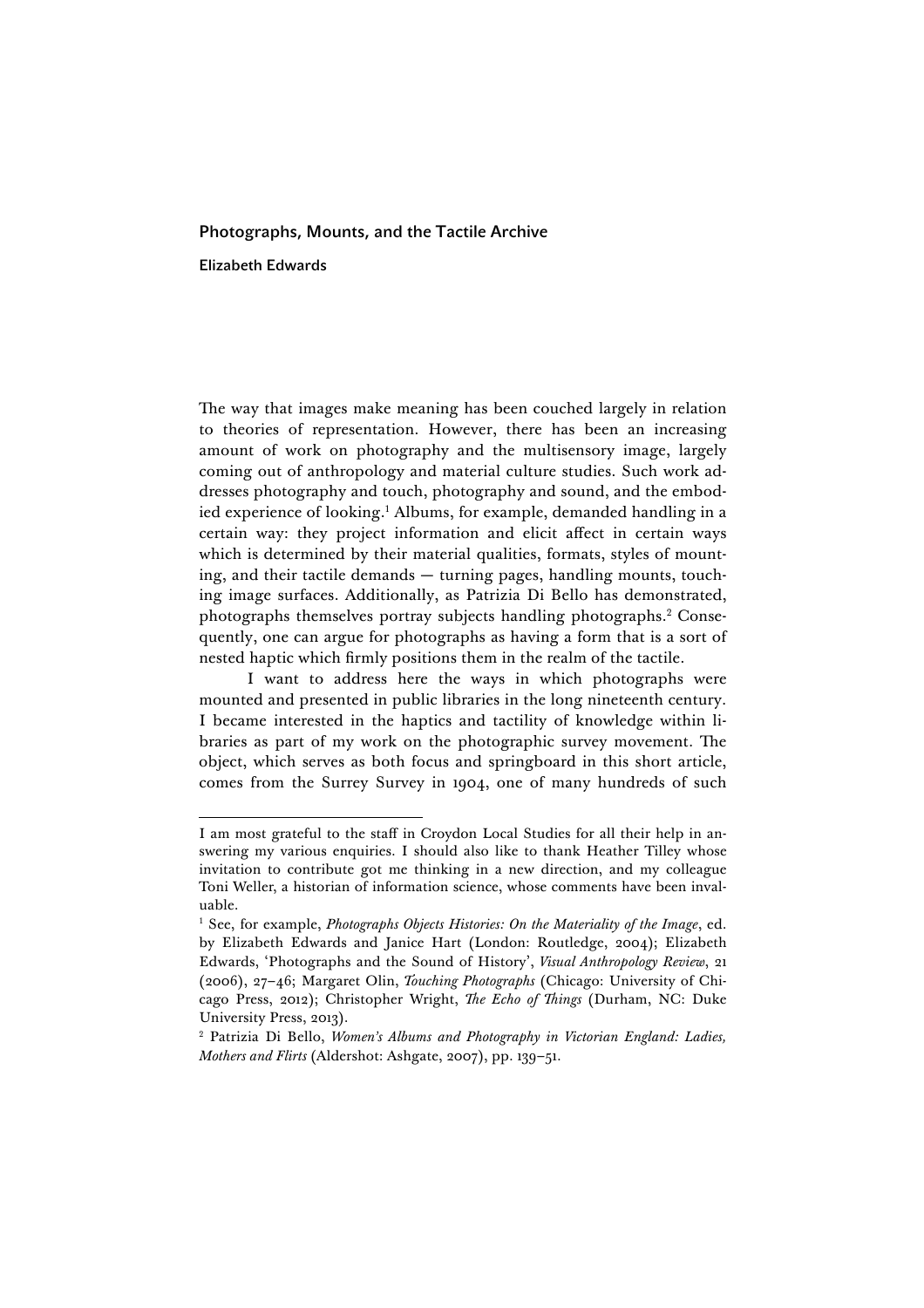cards in Croydon Local Studies and Archives (*Fig. 1*). Measuring 23 × 28 cm, it is a composite object that has been self-consciously put together in ways that have their own tactilities. It comprises a double layer of brown, slightly mottled, and grainy 'vandyke' art paper (one can see the paper fibres). On it are pasted a label and a photograph, and the tactile act of making up the card  $-$  of trimming, positioning, and gluing or drymounting — define the object.



*Fig. 1*: Photograph and label of the Royal Pew, Old Bishop's Palace, Croydon, photographed by John Hobson, 1903, on library mount. Image courtesy of Museum of Croydon.

The label is in the top left-hand corner. It is a preprinted label, filled in in black ink, a material accretion again haptically bestowed, to which a later hand has added in pencil the word 'OLD'. The label pinpoints the photograph. It gives a description, and thus assessment, of its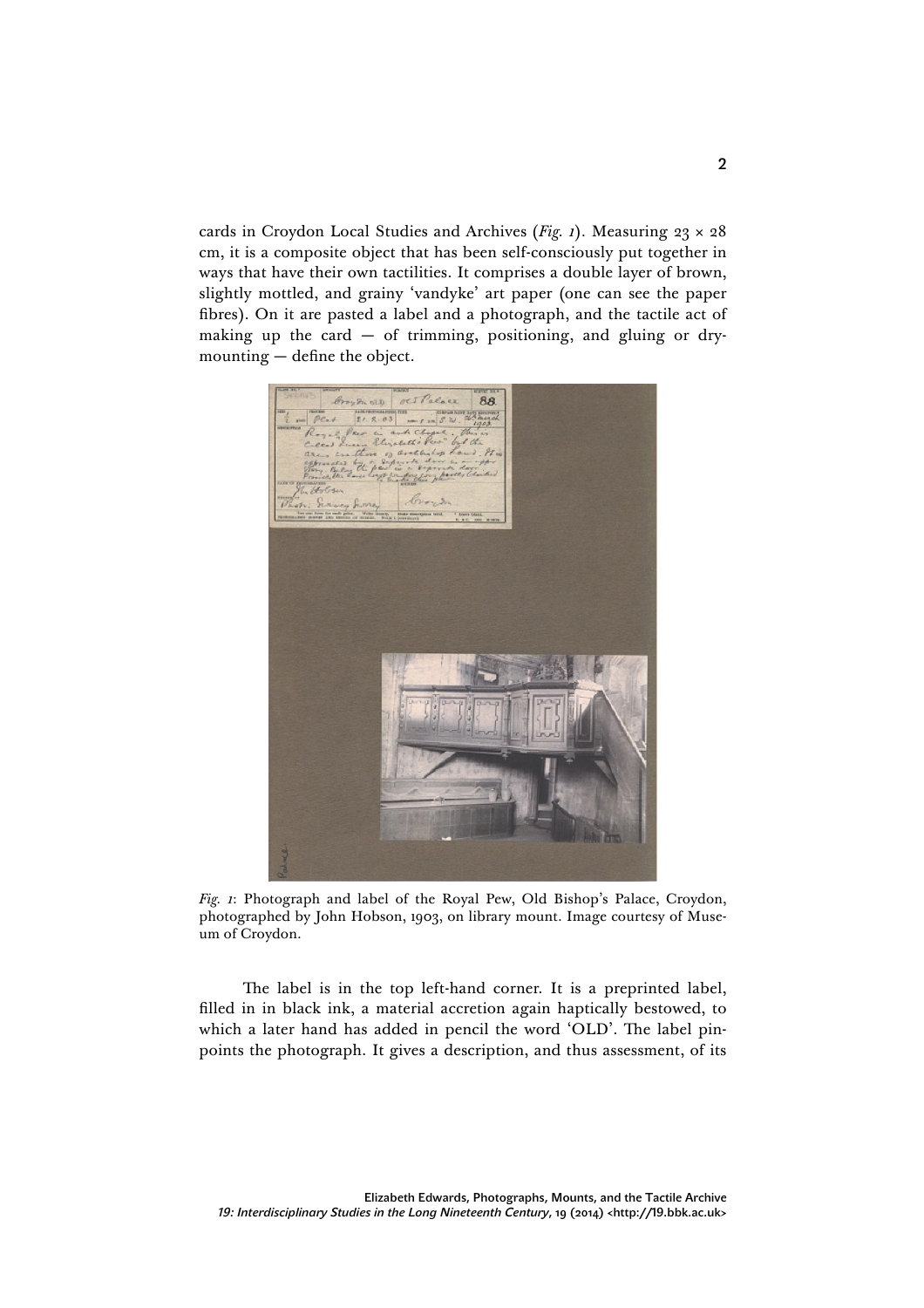content, declaring it to be a thing of a certain kind of significance: a late sixteenth-century Royal pew in the Old Bishop's Palace in Croydon. The label also names the photographer, John Hobson, the date of making and of deposit, and a note of photographic processes — a half-plate printed in platinum. In the bottom right-hand corner is the photograph itself. And in the left-hand lower corner someone has added the word 'Palace' in blue ink, when the card came, at some point in its biography, to be stored horizontally in the filing cabinet where it still resides in Croydon. 3

We are helped in broadening our thinking about why this brown piece of card, with a photograph and a label pasted to it, actually matters — how it might become a marker of what Emma Rothschild has called 'a large micro-history'. <sup>4</sup> For the Surrey Survey has done us the favour of articulating their thoughts on the subject of mounts. In 1916 members of the Surrey Photographic Survey published a book, *The Camera as Historian,* a vade mecum for the survey movement which itself had had its origins in a lantern slide lecture  $-$  itself a profoundly embodied experience — and which was given around the church and village halls of Surrey some ten years earlier.<sup>5</sup>

To summarize this context briefly: between about the late 1880s and the First World War, a loosely articulated and partially coherent photographic survey movement encouraged local amateur photographers to make photographs of old buildings, pastimes, scenes, and customs of 'historical interest' which could be deposited in some suitable institution for the public good. <sup>6</sup> The exact details of these and their unevenness need not concern us here. But there are sizeable collections in Croydon, home of my object, the Warwickshire Photographic Survey undertaken by members of Birmingham Photographic Society deposited in Birmingham City Library, the Norfolk and Norwich Survey in Norwich City Library, Exeter in Exeter Library, and a small collection in King's Lynn's Carnegie

<sup>&</sup>lt;sup>3</sup> For an illustration of the mounts originally filed vertically in a filing cabinet, see H. D. Gower, L. Stanley Jast, and William Whiteman Topley, *The Camera as Historian: A Handbook to Photographic Record Work for Those who Use a Camera and for Survey or Record Societies* (London: Sampson Lowe, Marston, 1916), p. 86.

<sup>4</sup> Emma Rothschild, *The Inner Life of Empires* (Princeton: Princeton University Press, 2011), pp. 8, 269.<br><sup>5</sup> Croydon Local Studies Library, Photographic Survey of Surrey. Minute Book 1,

meeting, 4 November 1907.

<sup>6</sup> Elizabeth Edwards, *The Camera as Historian: Amateur Photographers and Historical Imagination 1885–1918* (Durham, NC: Duke University Press, 2012).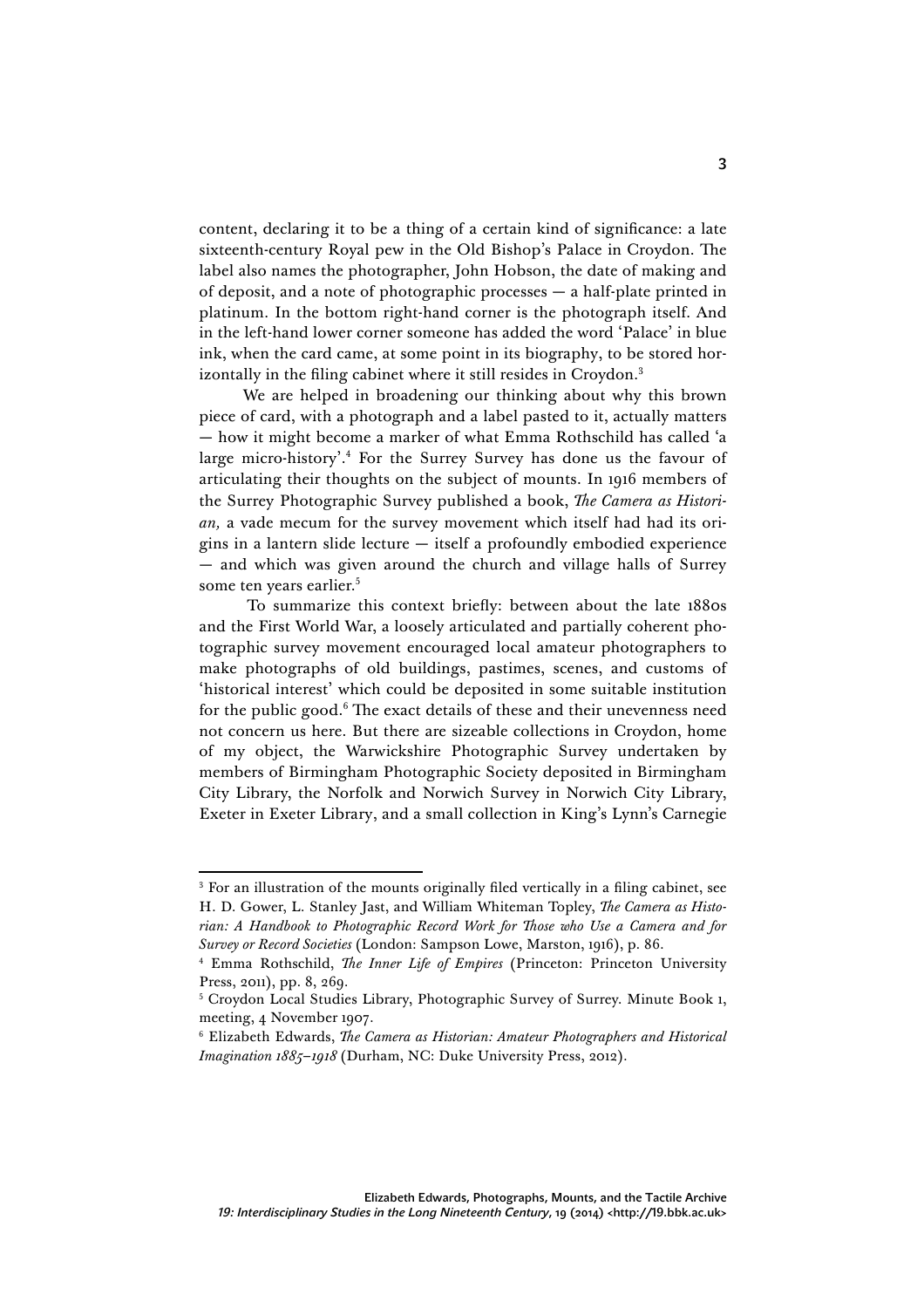Library, for example. This card is thus part of a network of similar objects doing similar social and cultural work.

In the management of these collections, one sees the tactile archive clearly at work. The amount of thought and energy that was expended on questions of materiality and accessibility, which combine to make looking at photographs an embodied experience, is extraordinary.<sup>7</sup> Mounts and their arrangement in library spaces were seen as fundamental to public access, and are concerned with the tensions between the preservation of information and what was described as '*legitimate*' handling, a concept which raises important questions about the role of touch in libraries (Gower, Jast, and Topley, p. 55). Mounted photographs, captioned by labels, attached to the surface of the mount, constituted the formative units of the archive, presenting image and data together. Of course, captions frame images, as a multitude of commentators have noted.8 They have a symbiotic relationship, in that they not only make content itself visible but also make it more visible in certain ways. But this relationship is not merely concerned with the linguistic control and translation. Materiality, in which image content, presentational form, and labelling work together, are mutually constituting in the production of meaning. They illuminate precise textures of social relations in privileging certain kinds of information to contain the meanings of photographs and their anticipated performance, literally, in the hands of users. Furthermore, given the realistic view of photography as a record that underpinned the surveys, it could be argued that the photographs acted as a sort of 'holding of history in the hands', an affective tactile engagement with the trace of the ancient, the historical, and the significant.

Mounts were used to protect photographs from handling, and at the same time to make handling possible. Initially, photographic collections drew their forms largely from the connoisseur's portfolio: images that could be handled, rearranged, ordered, passed from hand to hand. Cut window mounts, with bevelled window edges, framed the photograph in a specific way. This centring of the photograph with quasiaesthetic practices meant, however, that text had to be on the reverse,

<u> 1989 - Johann Stein, fransk politik (d. 1989)</u>

<sup>7</sup> Elizabeth Edwards, 'Photography and the Material Performance of the Past', *History and Theory*, 48 (2009), 130–50.

<sup>8</sup> See, for example, Robert Harriman and John Lucaites, *No Caption Needed: Iconic Photographs, Public Culture, and Liberal Democracy* (Chicago: University of Chicago Press, 2007); Clive Scott, *The Spoken Image: Photography and Language* (London, Reaktion Books, 1999); William Stott, *Documentary Expression and Thirties America*  (New York, Oxford University Press, 1976).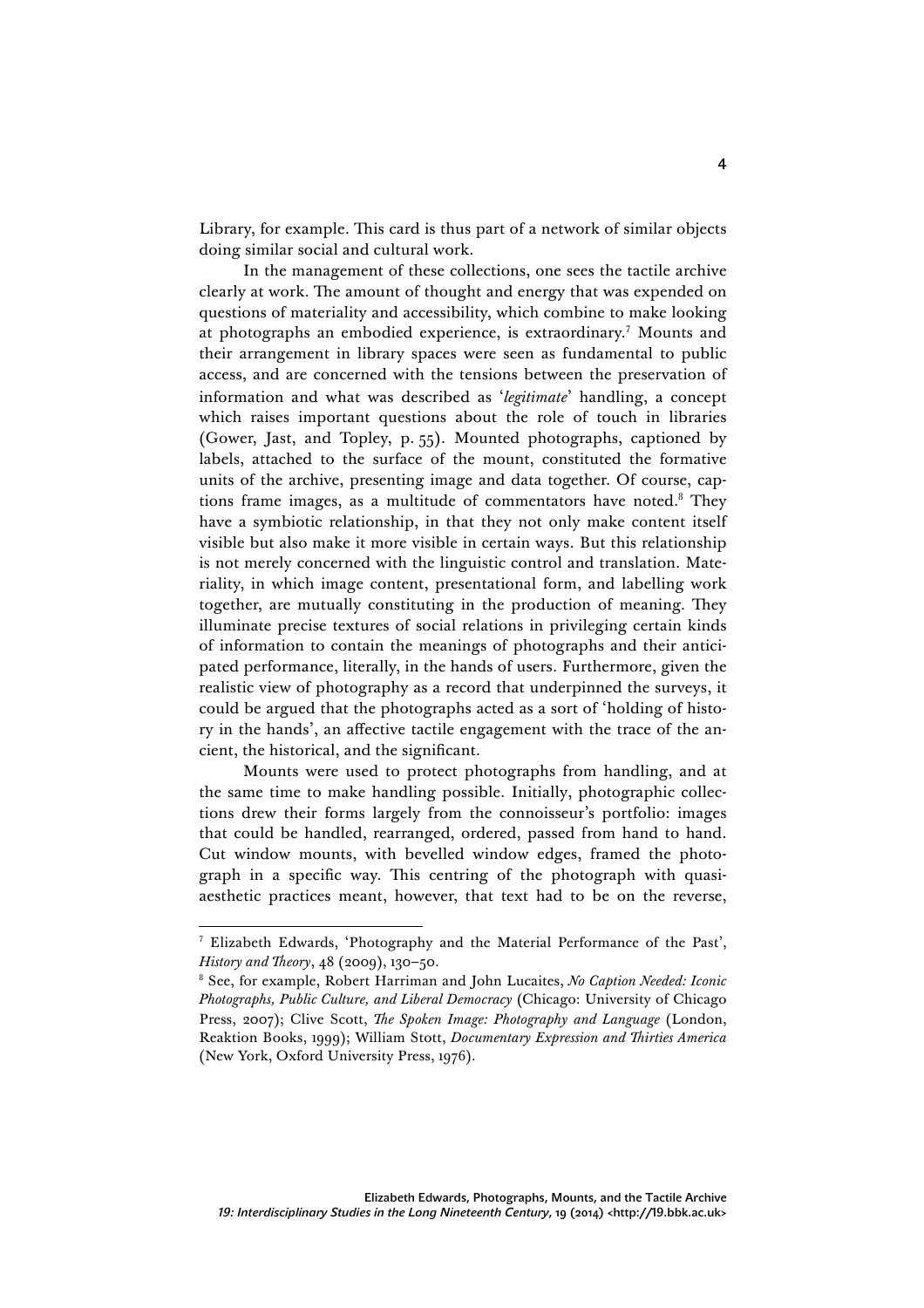which in turn meant that to 'read' the photograph in the way intended, as an historical trace, the object had to be manipulated and turned in the hand. <sup>9</sup> Indeed, the important captioning, which gave the image its informational efficacy, could be materially elided entirely simply by not turning the card. Thus, the only way in which information could be apprehended was through touch, handling, and haptic manipulation. This material separation of what was conceived of as the visual impact of integrated information militated against the immediacy of impression that was so important to the apprehension of these photographs. Further, there was a concern that such mounts, while aesthetically pleasing, would not withstand handling. As *Camera as Historian* noted, they would not 'stand the handling to which survey prints must be expected to be subjected, the legitimate handling of their use' (Gower, Jast, and Topley, p. 55).

The concept of legitimate handling is very important, because it implies a regulated yet direct engagement with the object, and a set of reader practices and institutional structures in which the tactile plays a major role. The Surrey Survey, with its strong public library ethos, came up with another material solution: the use of flat cards on which was a regular placement of image and text. The card had to be firm enough to withstand handling, without bulking storage. So there were tensions between the embodied engagement with photographic knowledge and the demands of the space of the library. Flat cards, in green or brown two-ply art card were advocated, stored flat or in filing cabinets. Indeed, there was much debate about how to store photographs. Should they be bound in albums, placed in filing cabinets, or in portfolios? While this is beyond my immediate concern here, it should be noted that it is part of the same debate about tactility, about access, and handling.

As in the card I described earlier, the photograph and label were to be juxtaposed on the same plane on the mounts, enabling historical information, visual and textual, to be integrated in one embodied visual act, in ways that resembled a library catalogue card:

> The label is pasted in the upper right hand corner of the mount […] and *on the front* where it *meets the eye at the same time as the print, where reference may be made from the label to the*

<sup>9</sup> Edwards, 'Photography and the Material Performance of the Past', p. 144.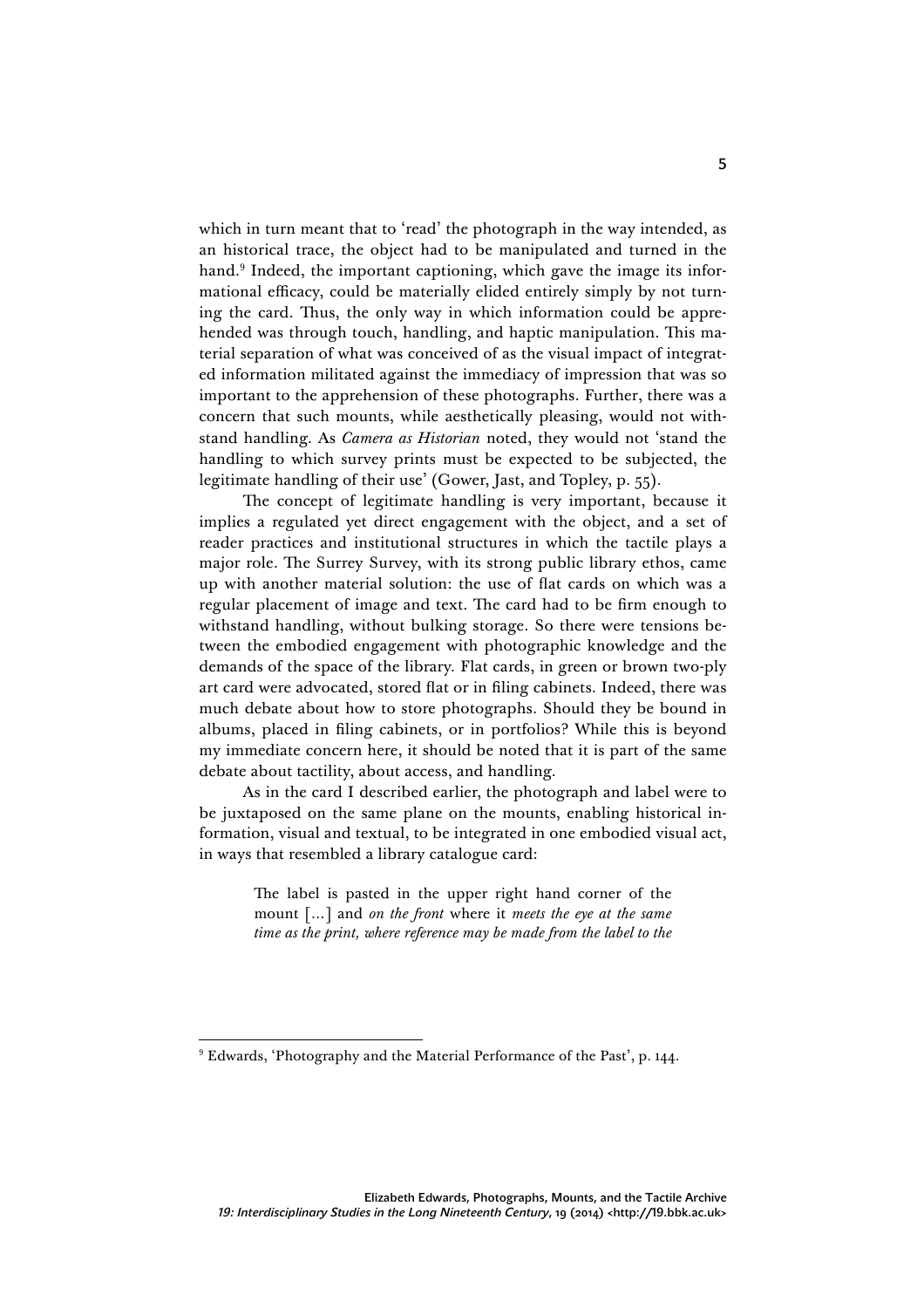*print, and vice versa without turning the print over, or even removing it from the file*. 10

This is crucial because this arrangement of image and label was designed specifically so the card, held in the hands or leafed over in the file, would deliver photographic and textual information within one act of looking and one act of holding. In other words, it was designed specifically to enhance tactile and haptic efficiency in the apprehension of images. Further, these mounts could accommodate different sizes of photographs which cut the amount of 'labour' in consulting a collection (Gower, Jast, and Topley, p. 63). Indeed, the weight of collections and ease of handling was a major concern — a member of the Manchester Survey in the 1890s bemoaned the fact that the photographs had been mounted on great thick heavy cards that took up a huge amount of space and were difficult to handle. <sup>11</sup> These comments point, I would argue, to the weightiness of corporeal experience, as touch here is entangled with surfaces and volumes which make up the space of photographic encounter. 12

Beneath this discussion, played out on the material manifestations of the photographic image and its mount, was a debate about the desirability of photographic knowledge as embodied knowledge. The desirable transmission of knowledge was premised on controlling acts of holding and turning. Thus, the material forms involved in presenting and preserving the photographs were not merely serendipitous, but, in the way that Daniel Miller and Christopher Tilley argue, were emergent from, and constitutive of, the shifting sets of social, cultural, and economic relationships through which the photographs were produced, and of which they themselves were productive. 13

However, this is only half the story because this desire for photographic access to history expressed materially through the literal 'holding of history' in the hands must be understood in terms of a broader embodiment of knowledge through reforms in the public library system. It is significant that the photographic survey movement emerges at precisely

<sup>&</sup>lt;sup>10</sup> Gower, Jast, and Topley, p. 77, emphasis added. In fact, all the cards have mounted the label in the top left-hand corner, the more normal way of leading the eye in western cultures, but the principle remains.

<sup>&</sup>lt;sup>11</sup> Manchester City Library, Manchester Amateur Photographic Society, Council Minutes, 9 April 1902, MS 34/1/2/2.

<sup>&</sup>lt;sup>12</sup> Paul Ricoeur, *Memory, History, Forgetting*, trans. by Kathleen Blamey and David Pellauer (Chicago: University of Chicago Press, 2004), p. 149.

<sup>13</sup> Daniel Miller and Christopher Tilley, 'Editors' Introduction', *Journal of Material Culture*, 1 (1996), 5–14.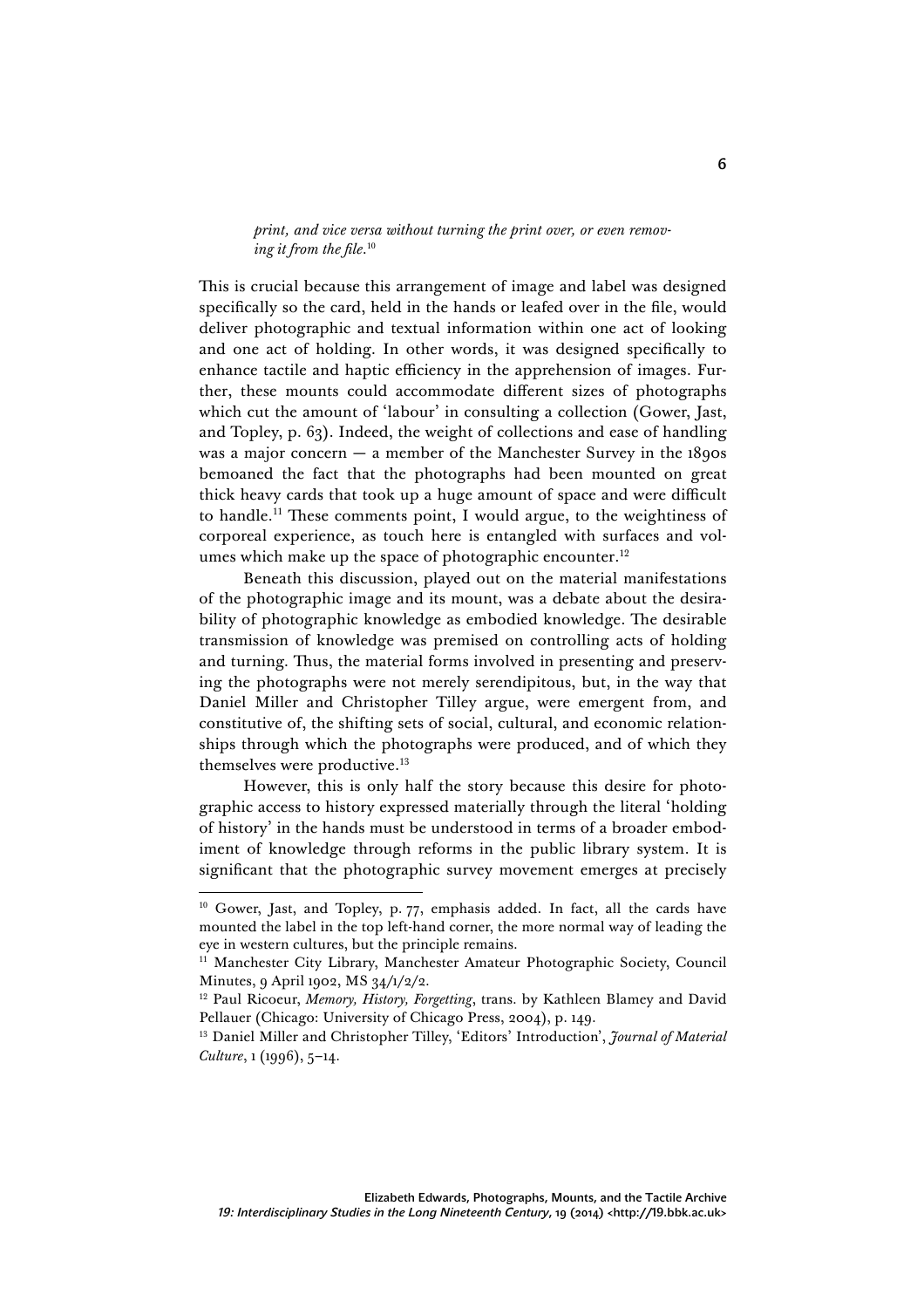the same historical moment as the open-access public library, the first of which, in Britain, opened in May 1894 at Clerkenwell in London. Although there had been earlier experiments with reference stock, it changed libraries from 'bonded stores' to 'efficient everyday workshops'. <sup>14</sup> With the exception of rare or very valuable materials, readers were given direct, embodied, spatial access to collections of books enhanced by the organization of open-access shelves according to the Dewey Decimal or Universal Decimal Classification, which produced what was called 'close classification', and which brought books on a topic together. As one handbook for librarians put it, 'it is an education for a man […]. The effect of access to the shelves has a tendency to convert mere "readers" into students' (Brown, pp. 142–43). Even within the more closely monitored 'special collections', photographs were absorbed into such systems which must have only encouraged 'legitimate handling' and the confidence of access.

Detailed instructions were issued on the mounting of images and part of the discussion was about how certain forms of mounting shaped the way knowledge was apprehended literally in the hands of the user. And the idea of 'legitimate' handling entangled with a massive debate about the control and management of bodily behaviours in library, and indeed museum, spaces. <sup>15</sup> Opponents of open-access libraries pointed to the dangers of 'noise and disorder' that is the disarranged body. <sup>16</sup> Indeed, induction for readers into the practices and moral behaviours of the openaccess library included 'the correct way of handling books' — this doesn't say anything about photographs but it is a reasonable assumption that similar instruction was provided.<sup>17</sup> It is significant that three of the librarians who did much to facilitate photographic survey and took the photographs into their care, were reforming librarians and early exponents of

<sup>14</sup> Alistair Black, Simon Pepper, and Kaye Bagshaw, *Books, Buildings and Social Engineering: Early Public Libraries in Britain from Past to Present* (Farnham: Ashgate, 2009), p. 211; James Duff Brown, *The Small Library: A Guide to the Collection and Care of Books* (London: Routledge, 1907), p. 139.

<sup>15</sup> See, for example, Kate Hill, *Culture and Class in English Public Museums* (Aldershot: Ashgate, 2005).

<sup>16</sup> Black, Pepper, and Bagshaw*,* p. 219. Those 'disorderly, uncleanly, or in a state of intoxication' were to be excluded from the library; 'smoking, betting and loud conversation or other objectionable practices' were also forbidden (Brown, p. 144).

<sup>&</sup>lt;sup>17</sup> James Douglas Stewart and others, Open Access Libraries: Their Planning, Equip*ment and Organisation* (London: Grafton, 1915), p. 203. Suggested library rules prohibited the tracing of illustrations (another tactile engagement) of any sort  $$ presumably including photographs (Brown, p. 145).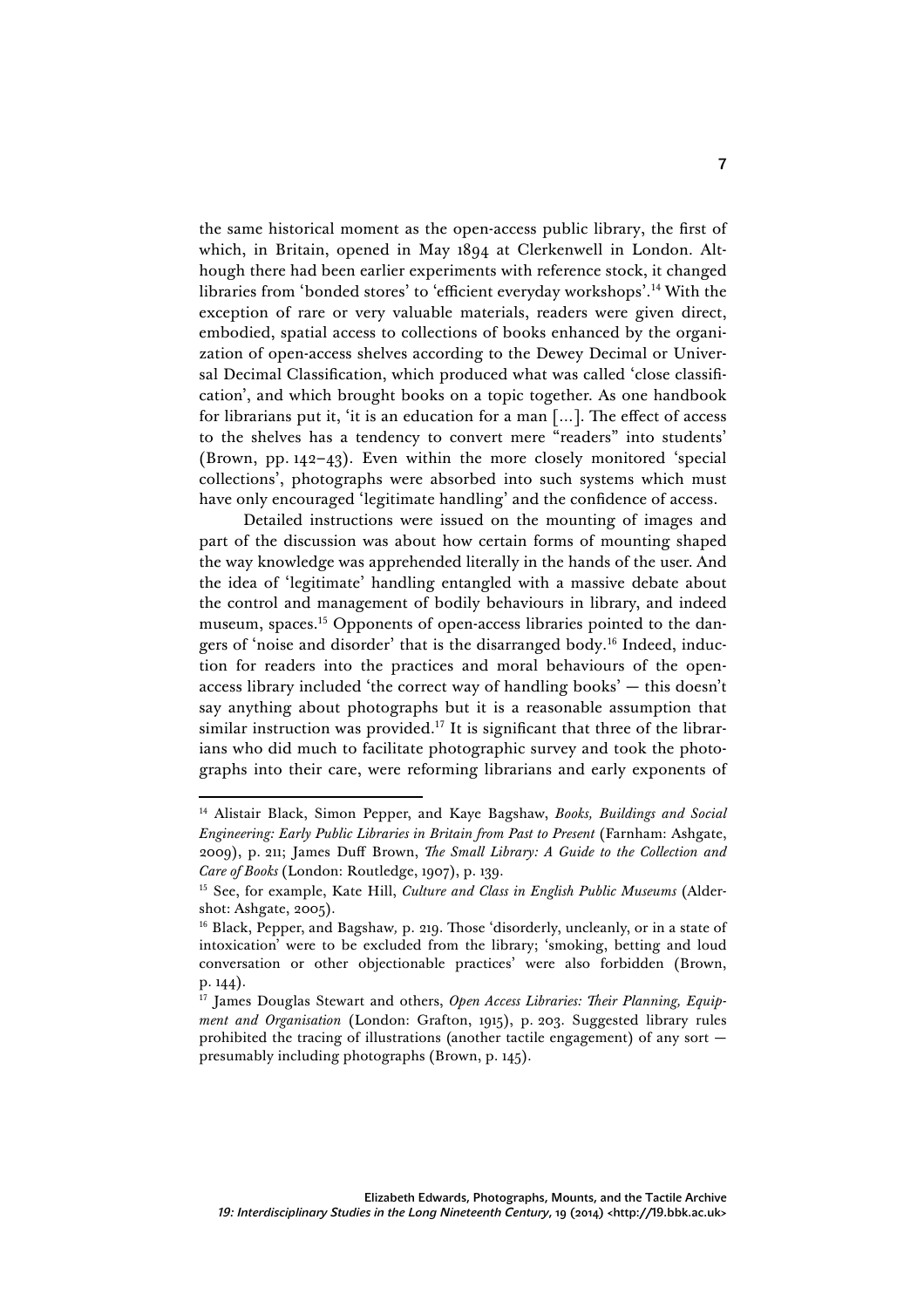open-access libraries, at least in the reference division: George Stephen in Norwich, Tapley Soper in Exeter (although by all accounts he was not keen on anything as frivolous as general fiction in his library), and Stanley Jast in Croydon (one of the co-authors of *The Camera as Historian*). Croydon was not only innovative in its thinking about photographic survey, but was the first library to adopt an extensive and expansive open access, more than 100,000 volumes. <sup>18</sup> It was also the period when local studies and visual collections in public libraries were in the ascendancy. In Norwich City Library, for example, George Stephen saw its local history and visual collections as one of the strengths. <sup>19</sup> Indeed, the 'custodial role of the public library was epitomized by its local history department, which stressed a respect for the endeavours of citizens ancestors' (Black, Pepper, and Bagshaw, p. 171). It was here, as I have noted, that survey collections and mounted photographs were often deposited (Edwards, *The Camera as Historian,* p. 140).

What is relevant to my argument here is that the access of knowledge took on a new embodiment. Rather than request specific titles from the librarian, the reader could browse the shelves, handle the books and photographs, put their own narrative together, and 'select books by actual examination and comparison' (Black, Pepper, and Bagshaw, p. 218). That is, books were encountered, possibly with a finger running along the shelf, taken down from the shelves as the reader stands in front of them in the space of the library, held in the hands, opened and perused, replaced, or perhaps tucked under the arm to take to the library desk. While we cannot be certain how 'open' boxes of photographs were, they were seldom commented upon, and the implication is that access, the direct handling of the mounted photographs, was paramount.<sup>20</sup> Boxes of photographs were opened and laid out, turned in the hand, compared, reordered, and placed back again. Croydon Reference Library, which held many brown mounts and photographs, was 'free to any respectable per-

<sup>&</sup>lt;sup>18</sup> Edwards, *The Camera as Historian*, p. 226; Black, Pepper, and Bagshaw, p. 225.

<sup>19</sup> T. A. Kelly, *History of Public Libraries in Great Britain* (London: Library Association, 1977), p. 171.

<sup>&</sup>lt;sup>20</sup> The illustration in *The Camera as Historian* (1916) mentioned in n. 3 above suggests that the cabinets were in a room with closed/glass-fronted bookcases and with pictures hung on the walls. Croydon Reference Library included '15,000 books and Illustrations'. It is likely that survey photographs, and thus the card, were among them. In terms of access, the Reference Library was open twelve hours a day. See *Reader's Index: Bimonthly Magazine of the Croydon Public Libraries*, 9 (1907), n. p.